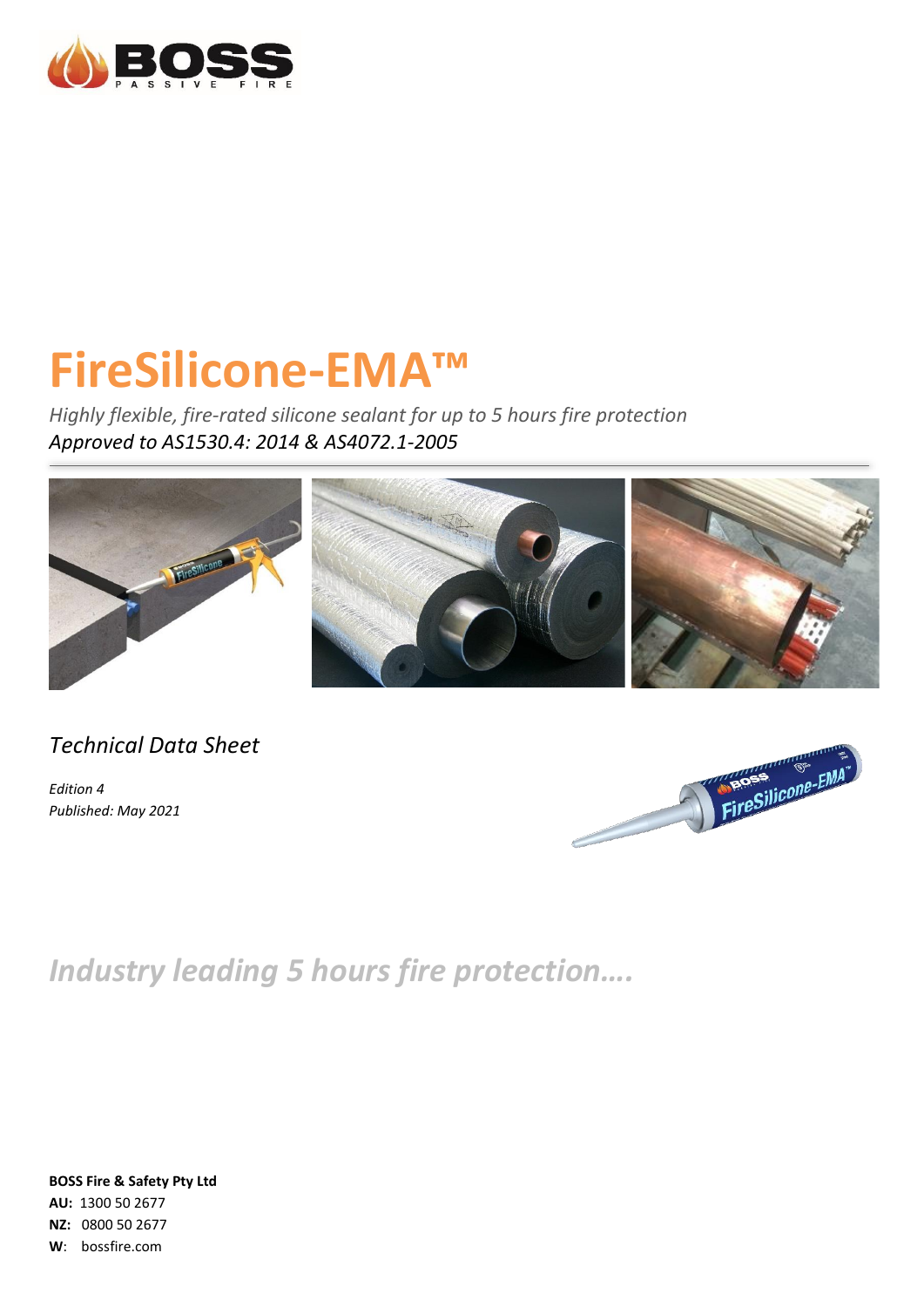

# **KEY BENEFITS**

#### - Highly flexible

- Linear joints approved up to 60mm wide
- Fire resistant up to 5 hours
- Assumed working life of 25 years
- **Prevention of air leakage**
- Excellent acoustic isolation properties
- Approved to AS1530.4: 2014 & AS4072.1-2005



# **INTRODUCTION**

FireSilicone-EMA™ is a fire resistant silicone sealant. It is a one-part, neutral curing silicone for construction joints and service penetrations. FireSilicone-EMA™ cures at room temperature under the action of atmospheric moisture to give a permanently silicone rubber. It has excellent adhesion to porous and non-porous substrates used in the construction industry and offers high performance fire-rated silicone sealant for fire sealing applications up to 60mm. With excellent flexibility and weatherability, it offers up to 300 minutes fire resistance.

# **APPLICATIONS**

FireSilicone-EMA™ can be used for a variety of applications:

- Linear Gap seals
- Construction Control Joints
- Service Penetrations including:
	- o Steel Copper & Iron pipes
	- o Lagged Steel, Copper & Iron pipes with Thermobreak Lagging
	- o Electrical cables
	- o Telecommunications cables

# **BENEFITS**

- Fire resistance testing up to 300 minutes (5 Hours)
- Linear joints up to 60mm wide
- Excellent acoustic isolation properties
- Air permeability testing to 600Pa
- Fire resistant up to 5 hours in vertical joints
- Non-slump, easy to apply and tool off
- Highly flexible +/- 25% Movement



*For detailed performance information refer to Section - Performance Specification beginning on page 3.*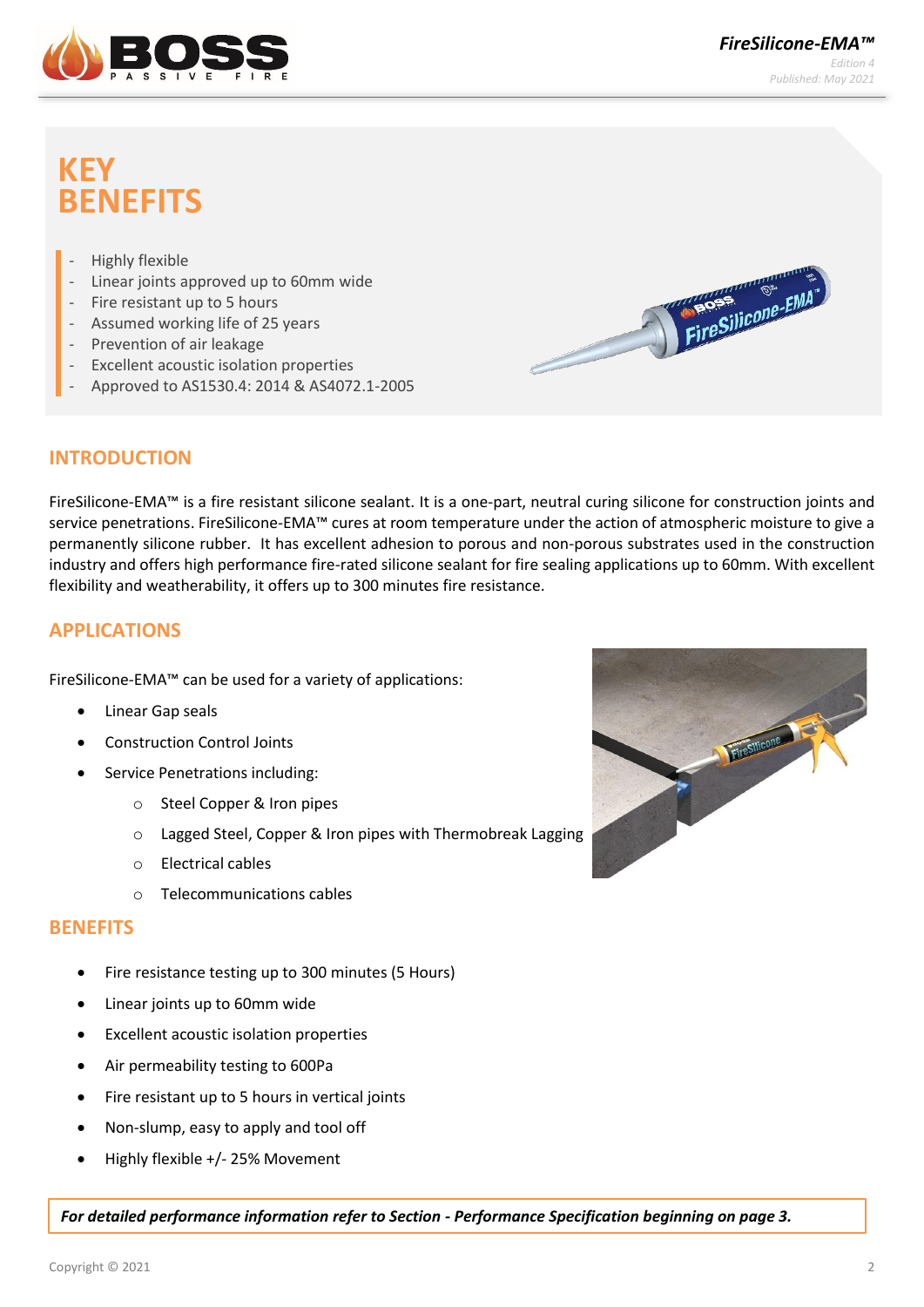

# **SPECIFICATION**

| <b>Packaging</b>          | 310ml Cartridge                                                                     |
|---------------------------|-------------------------------------------------------------------------------------|
| Colour                    | White, Grey or Black                                                                |
| Slump                     | $\leq$ 5mm                                                                          |
| <b>Density</b>            | 1.38 $g/cm3$ nominal                                                                |
| <b>Movement</b>           | $+/- 25%$                                                                           |
| <b>Storage Conditions</b> | To be stored in dry conditions between 5°C - 30°C                                   |
| <b>Cure Rate</b>          | 3mm per day at 50% relative humidity 23°C                                           |
| <b>Shore A Hardness</b>   | 25 Nominal                                                                          |
| <b>Application Temp</b>   | Aperture needs to be 5°C or above at time of installation.                          |
| <b>Tack Free</b>          | 30 mins at 23°C, 50% RH                                                             |
| <b>Elastic Recovery</b>   | $\leq 80\%$                                                                         |
| <b>Fire Resistance</b>    | Up to 5 hours - Refer to Performance Specification section for detailed information |

# **PERFORMANCE SPECIFICATIONS**

FireSilicone-EMA™ is approved to AS1530.4-2014, and AS4072.1-2005 offering up to FRL -/300/300. It also carries approvals for EN1366-4. Please refer to the further tables contained in this document for specific performance information relevant to each various applications.

#### **IMPORTANT:**

**In order to ensure performance and compliance, passive firestopping products must be installed in accordance with the test evidence, manufacturer's specifications or be the subject of a performance solution. Each project and/or application may have specific requirements and you should investigate these carefully. Ensure that you read and understand the appropriate certification and how it relates to your specific construction details, and ensure you seek acceptance from the Certifying Authority or compliance inspector before installation.** 

**Ensure your installation is carried out in accordance with the test certification, manufacturer's instructions, and in accordance with the relevant local building regulations, National Construction Code or Building Code. For updates on the range of BOSS Fire® certification please contact BOSS Technical Services. +612 9531 8591 OR [info@bossfire.com.au](mailto:info@bossfire.com.au)**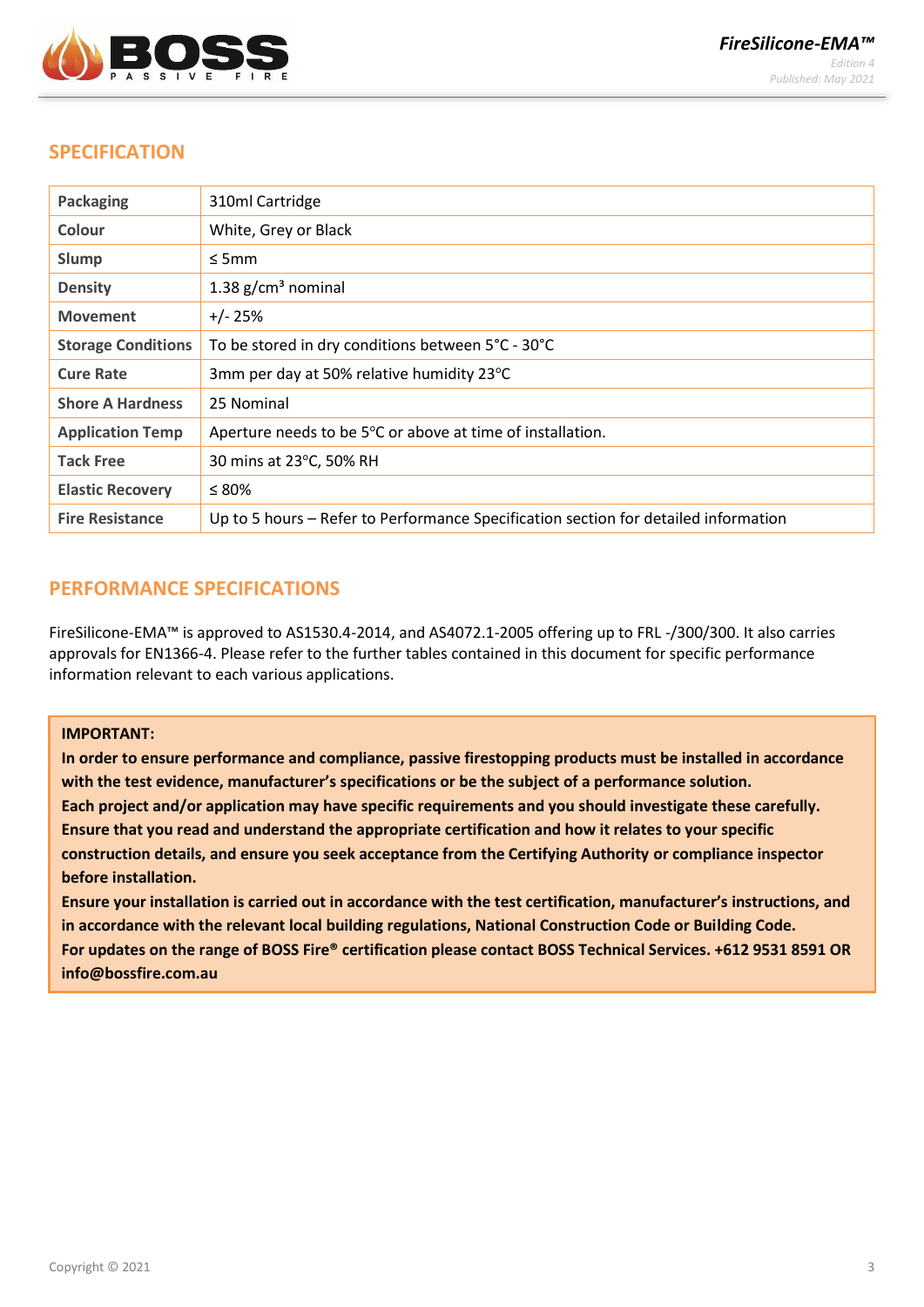

# **LINEAR GAP SEALS / CONSTRUCTION JOINTS**

| <b>Element</b>                                  | <b>Substrate</b>                 | <b>Seal Location</b> | <b>Joint</b><br><b>Width</b> | <b>Seal Depth</b> | <b>Backing</b>                                    | <b>FRL</b>   |  |  |  |  |
|-------------------------------------------------|----------------------------------|----------------------|------------------------------|-------------------|---------------------------------------------------|--------------|--|--|--|--|
| <b>Certification Reference: FAS 190037 R1.3</b> |                                  |                      |                              |                   |                                                   |              |  |  |  |  |
| Floor                                           | Min 150mm<br>Autoclaved          | Top Side Only        | 12mm                         | 6 <sub>mm</sub>   | $1 \times 13$ mm $\emptyset$ P.E. Foam            | $-240/120$   |  |  |  |  |
| Floor                                           | <b>Aerated Concrete</b>          | Top Side Only        | 30mm                         | 15 <sub>mm</sub>  | $1 \times 30$ mm Ø P.E. Foam                      | $-$ /240/180 |  |  |  |  |
| Floor                                           | (AAC), normal<br>weight concrete | Top Side Only        | 50mm                         | 25mm              | $2 \times 25$ mm $\emptyset$ P.E. Foam            | $-240/60$    |  |  |  |  |
| Floor                                           | or masonry<br>blocks.            | Top Side Only        | 60 <sub>mm</sub>             | 30mm              | $3 \times 20$ mm $\emptyset$ P.E. Foam            | $-$ /240/120 |  |  |  |  |
| Floor                                           |                                  | Top Side Only        | 60mm                         | 6 <sub>mm</sub>   | Stone Wool Insulation<br>50mm Thick               | $-$ /240/180 |  |  |  |  |
| Floor                                           |                                  | Under Side Only      | 60mm                         | 6 <sub>mm</sub>   | Stone Wool Insulation<br>50mm Thick               | $-$ /90/60   |  |  |  |  |
| Wall                                            |                                  | <b>Both Sides</b>    | 12mm                         | 6 <sub>mm</sub>   | $1 \times 13$ mm $\emptyset$ P.E. Foam            | $-$ /300/300 |  |  |  |  |
| Wall                                            |                                  | <b>Both Sides</b>    |                              | 15 <sub>mm</sub>  | $1 \times 30$ mm $\emptyset$ P.E. Foam            | $-$ /300/300 |  |  |  |  |
| Wall                                            |                                  | <b>Both Sides</b>    | 50 <sub>mm</sub>             | 25mm              | $3 \times 13$ mm $\emptyset$ P.E. Foam            | $-$ /240/180 |  |  |  |  |
| Wall                                            |                                  | <b>Both Sides</b>    | 60 <sub>mm</sub>             | 5 <sub>mm</sub>   | Stone Wool Insulation<br>50mm Thick to Both Sides | $-240/240$   |  |  |  |  |

# **P.E. Foam: Polyethylene backing rod**

**Stone Wool Insulation: 50mm Thick (nominal density 45.2kg/m<sup>3</sup> )**



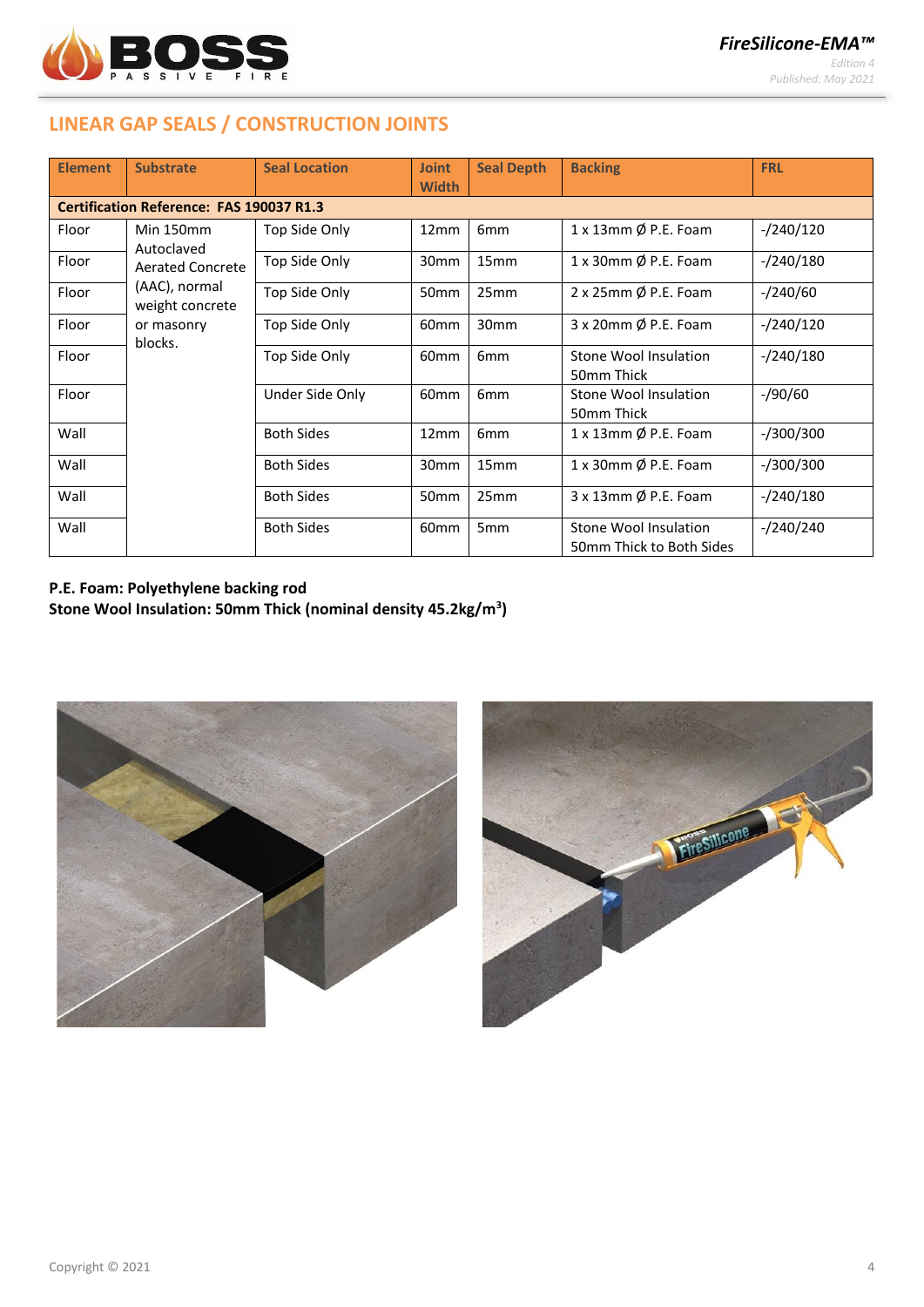

*Edition 4 Published: May 2021*

#### **UNINSULATED METAL PIPES**

| <b>Element</b> | <b>Substrate</b>                                                                                                                                                                                                                                                                                       | <b>FRL</b>                                                                                                                       | <b>Service</b>                               | <b>Service</b>                                                     | <b>Primary Fire</b>                                                                                                                       | <b>Secondary</b>                                                                                                                                                                              | <b>Tertiary</b>                                                                              | <b>Cert Ref</b>   |
|----------------|--------------------------------------------------------------------------------------------------------------------------------------------------------------------------------------------------------------------------------------------------------------------------------------------------------|----------------------------------------------------------------------------------------------------------------------------------|----------------------------------------------|--------------------------------------------------------------------|-------------------------------------------------------------------------------------------------------------------------------------------|-----------------------------------------------------------------------------------------------------------------------------------------------------------------------------------------------|----------------------------------------------------------------------------------------------|-------------------|
|                |                                                                                                                                                                                                                                                                                                        |                                                                                                                                  | <b>Type</b>                                  | <b>Size</b>                                                        | <b>Stopping</b>                                                                                                                           | <b>Fire</b>                                                                                                                                                                                   | <b>Fire</b>                                                                                  |                   |
|                |                                                                                                                                                                                                                                                                                                        |                                                                                                                                  |                                              |                                                                    | <b>Elements</b>                                                                                                                           | <b>Stopping</b>                                                                                                                                                                               | <b>Stopping</b>                                                                              |                   |
|                |                                                                                                                                                                                                                                                                                                        |                                                                                                                                  |                                              |                                                                    |                                                                                                                                           | <b>Element</b>                                                                                                                                                                                | <b>Element</b>                                                                               |                   |
| Walls          | Min 100mm<br>(90min FRL) or<br>116mm (120min<br>FRL) Thick:<br>-FR Plasterboard /<br>GIB<br>-Concrete<br>-Solid & Hollow<br>Masonry<br>Walls with Build Up<br>to Min 100mm<br>(90min FRL) or<br>116mm (120min<br>FRL) Thick:<br>-Speedpanel &<br>Korok<br>-AAC / Hebel<br>-Pronto Panel<br>-Supa Panel | Wall must<br>be<br>minimum<br>96mm<br>Thick:<br>$-$ /90/90<br>Or<br>Wall must<br>be<br>minimum<br>116mm<br>Thick:<br>$-/120/120$ | Steel & Iron<br>Pipes<br><b>Copper Pipes</b> | 32mm -<br>113mm $\phi$<br>113mm -<br>159mm Ø<br>$32mm -$<br>54mm Ø | FireMastic-300™ or<br>FireSilicone-EMA™<br>- 20mm x 20mm fillet<br>both sides<br>- Annular Gap Min<br>25mm depth both<br>sides            | Thermal<br>Defence Wrap<br>- 300mm Both<br>Sides<br>Thermal<br>Defence Wrap<br>- 600mm Both<br>Sides<br>Thermal<br>Defence Wrap<br>- 300mm Both<br>Sides                                      | <b>BOSS Batt -</b><br>2 x 50mm<br>Used if<br>needed to<br>fire stop<br>oversize<br>apertures | FAS200332<br>R1.0 |
|                | Build up options -<br>100mm clearance<br>from perimeter of<br>service:<br>-BOSS Batt<br>-FR Plasterboard                                                                                                                                                                                               |                                                                                                                                  |                                              | 54mm -<br>159mm Ø                                                  |                                                                                                                                           | Thermal<br>Defence Wrap<br>- 600mm Both<br>Sides                                                                                                                                              |                                                                                              |                   |
| Floors         | Min 150mm<br>Concrete                                                                                                                                                                                                                                                                                  | $-/120/120$                                                                                                                      | Steel, Copper &<br><b>Iron Pipes</b>         | 32mm -<br>159mm Ø                                                  | FireMastic-300™ or<br>FireSilicone-EMA™<br>- 20mm x 20mm fillet<br>top side only.<br>- Annular Gap Max<br>20mm Min 25mm<br>depth top side | Thermal<br>Defence Wrap<br>- Double<br>wrapped top<br>side only.<br>-First layer<br>must extend<br>600mm from<br>face of slab.<br>-Second layer<br>must extend<br>300mm from<br>face of slab. | <b>BOSS Batt -</b><br>2 x 50mm<br>Used if<br>needed to<br>fire stop<br>oversize<br>apertures | FAS200332<br>R1.0 |

*The table above only relates to BOSS Fire® solutions using the UniWrap® product. For other BOSS Fire® products that offer certified uninsulated & insulated metal pipe penetration systems please refer to previous page of this TDS or consult the BOSS Fire® website - bossfire.com*

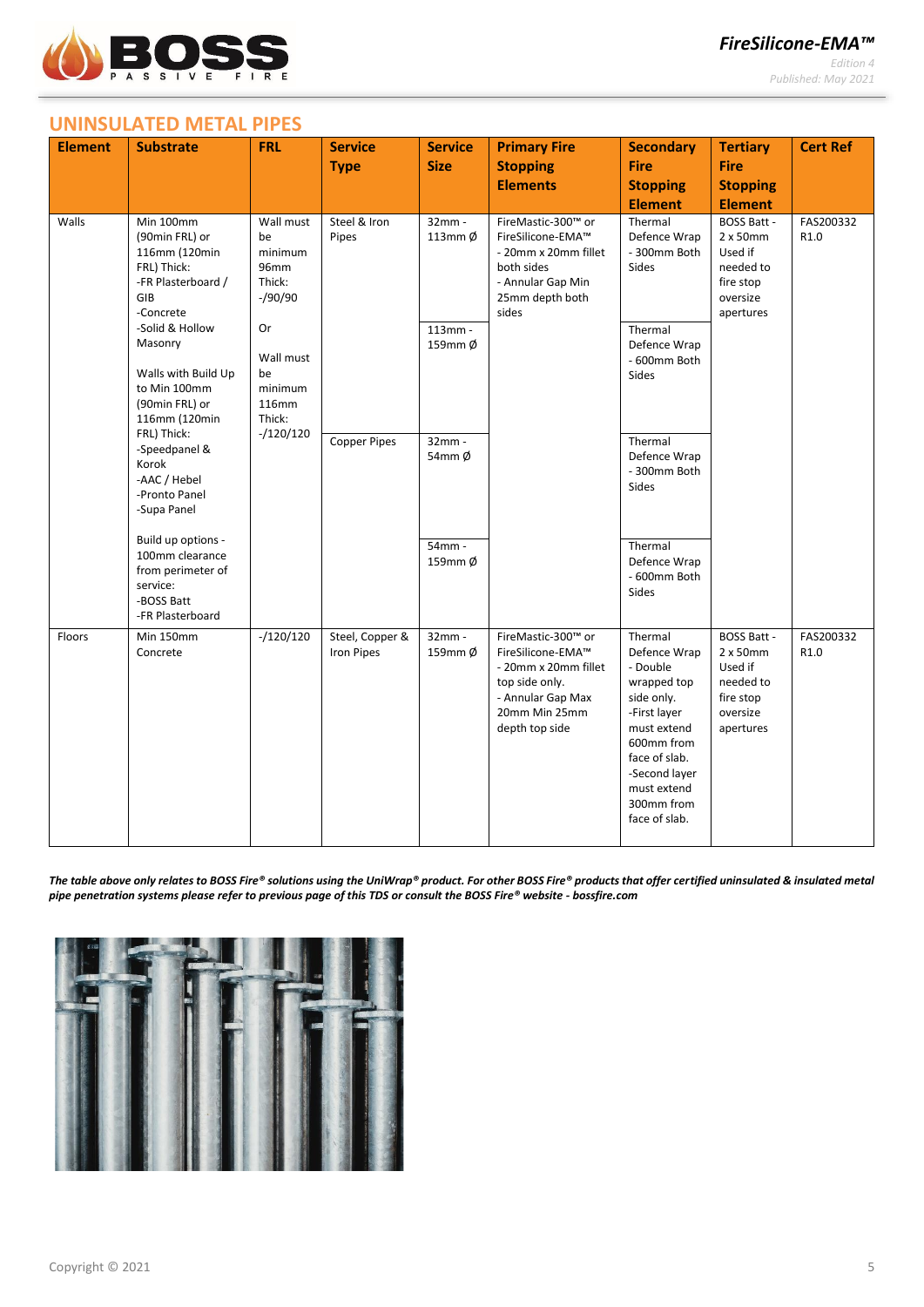

*Edition 4 Published: May 2021*

#### **INSULATED METAL PIPES**

| <b>Element</b> | <b>Substrate</b>                                                                                                                                                                                                                                                                                                             | <b>FRL</b>                                                                                                                       | <b>Service</b><br><b>Type</b>                                                                                                                                          | <b>Service</b><br><b>Size</b>                                                         | <b>Primary Fire</b><br><b>Stopping</b>                                                                                                                                                                        | <b>Secondary</b><br><b>Fire</b>                                                                                                                                                               | <b>Tertiary</b><br><b>Fire</b>                                                             | <b>Cert Ref</b>               |
|----------------|------------------------------------------------------------------------------------------------------------------------------------------------------------------------------------------------------------------------------------------------------------------------------------------------------------------------------|----------------------------------------------------------------------------------------------------------------------------------|------------------------------------------------------------------------------------------------------------------------------------------------------------------------|---------------------------------------------------------------------------------------|---------------------------------------------------------------------------------------------------------------------------------------------------------------------------------------------------------------|-----------------------------------------------------------------------------------------------------------------------------------------------------------------------------------------------|--------------------------------------------------------------------------------------------|-------------------------------|
|                |                                                                                                                                                                                                                                                                                                                              |                                                                                                                                  |                                                                                                                                                                        |                                                                                       | <b>Elements</b>                                                                                                                                                                                               | <b>Stopping</b><br><b>Element</b>                                                                                                                                                             | <b>Stopping</b><br><b>Element</b>                                                          |                               |
| Walls          | Min 100mm<br>(90min FRL) or<br>116mm (120min<br>FRL) Thick:<br>-FR Plasterboard /<br>GIB<br>-Concrete<br>-Solid & Hollow<br>Masonry<br>Walls with Build Up<br>to Min 100mm<br>(90min FRL) or<br>116mm (120min<br>FRL) Thick:<br>-Speedpanel &<br>Korok<br>-AAC / Hebel<br>-Pronto Panel<br>-Supa Panel<br>Build up options - | Wall must<br>be<br>minimum<br>96mm<br>Thick:<br>$-$ /90/90<br>0r<br>Wall must<br>be<br>minimum<br>116mm<br>Thick:<br>$-/120/120$ | Thermobreak<br>Lagged Steel &<br>Iron Pipes<br>Lagging<br>Thickness:<br>$30 - 50$ mm<br>Thermobreak<br>Lagged Copper<br>Pipes<br>Lagging<br>Thickness:<br>$30 - 50$ mm | 32mm -<br>113mm $\phi$<br>113mm -<br>159mm Ø<br>32mm -<br>54mm Ø<br>54mm -<br>159mm Ø | UniWrap <sup>®</sup><br>(Multiple Layers)<br>- Fitted Both Sides<br>FireMastic-300™ or<br>FireSilicone-EMA™<br>- 20mm x 20mm fillet<br>both sides<br>- Annular Gap Min<br>25mm depth both<br>sides            | Thermal<br>Defence Wrap<br>- 300mm Both<br>Sides<br>Thermal<br>Defence Wrap<br>- 600mm Both<br>Sides<br>Thermal<br>Defence Wrap<br>- 300mm Both<br><b>Sides</b><br>Thermal                    | <b>BOSS Batt -</b><br>2x50mm<br>Used if<br>needed to<br>fire stop<br>oversize<br>apertures | FAS200332<br>R1.0             |
|                | 100mm clearance<br>from perimeter of<br>service:<br>-BOSS Batt<br>-FR Plasterboard                                                                                                                                                                                                                                           |                                                                                                                                  |                                                                                                                                                                        |                                                                                       |                                                                                                                                                                                                               | Defence Wrap<br>- 600mm Both<br>Sides                                                                                                                                                         |                                                                                            |                               |
| Floors         | Min 150mm<br>Concrete                                                                                                                                                                                                                                                                                                        | $-/120/120$                                                                                                                      | Thermobreak<br>Lagged Steel,<br>Copper & Iron<br>Pipes<br>Lagging<br>Thickness:<br>$30 - 50$ mm                                                                        | $32mm -$<br>159mm Ø                                                                   | UniWrap <sup>®</sup><br>(Multiple Layers)<br>- Fitted Both Sides<br>FireMastic-300™ or<br>FireSilicone-EMA™<br>- 20mm x 20mm fillet<br>top side only.<br>- Annular Gap Max<br>20mm Min 25mm<br>depth top side | Thermal<br>Defence Wrap<br>- Double<br>wrapped top<br>side only.<br>-First layer<br>must extend<br>600mm from<br>face of slab.<br>-Second layer<br>must extend<br>300mm from<br>face of slab. | <b>BOSS Batt -</b><br>2x50mm<br>Used if<br>needed to<br>fire stop<br>oversize<br>apertures | FAS200332<br>R <sub>1.0</sub> |

*The table above only relates to BOSS Fire® solutions using the UniWrap® product. For other BOSS Fire® products that offer certified uninsulated & insulated metal pipe penetration systems please refer to previous page of this TDS or consult the BOSS Fire® website - bossfire.com*

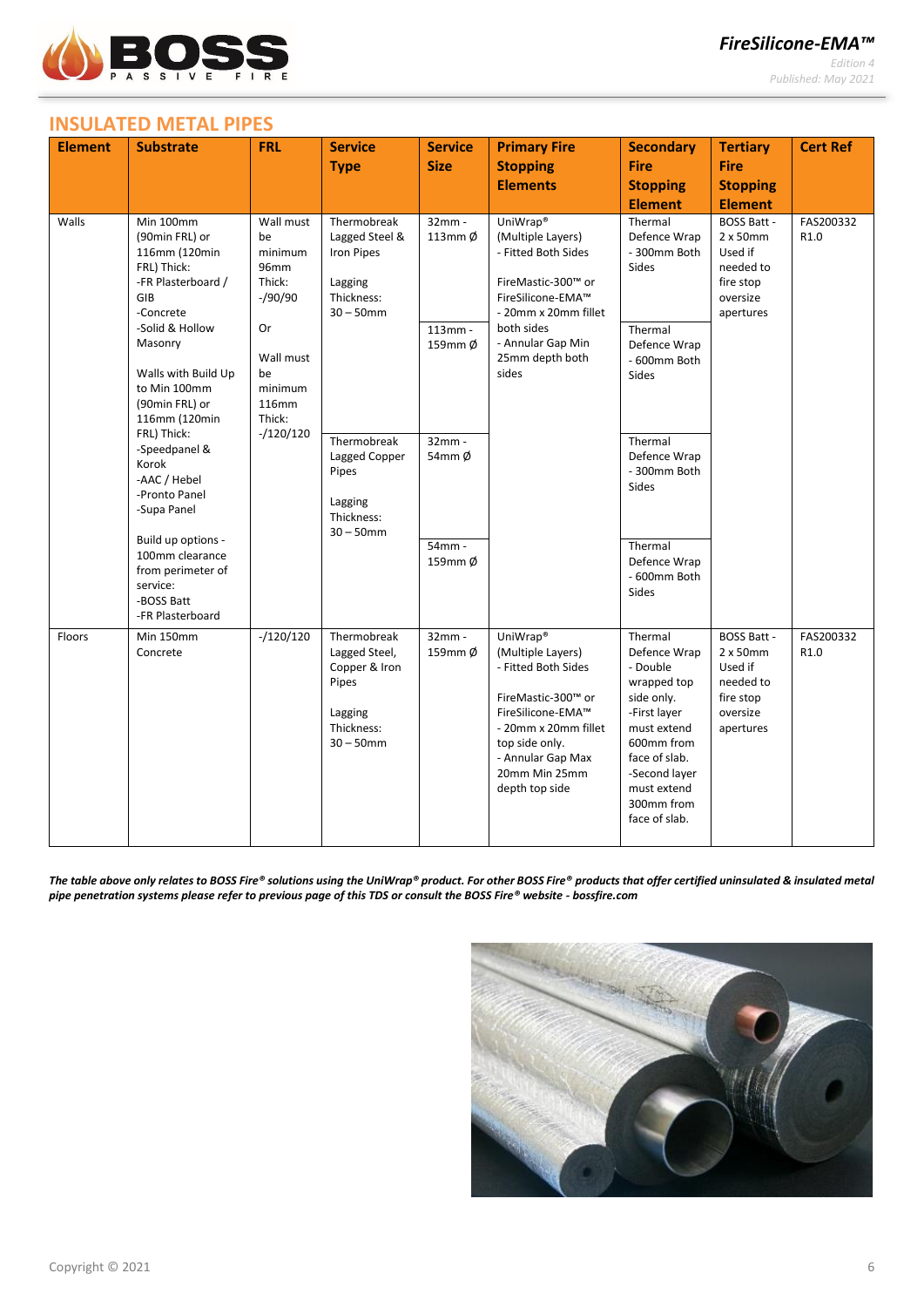

*Edition 4 Published: May 2021*

# **ELECTRICAL & TELECOMMUNICATIONS CABLES**

| <b>Element</b> | <b>Substrate</b>                                                                                                                                                                                                                                                                                                                                                                                                   | <b>FRL</b>                                                                                                                       | <b>Service Type</b>                                                                                                                                                                                                                                                                                                                                                                                                                                                                                                                                                                                                                                                                                                | <b>Primary Fire</b><br><b>Stopping</b><br><b>Elements</b>                                                                                    | <b>Secondary</b><br><b>Fire</b><br><b>Stopping</b><br><b>Element</b>                                                                                                                          | <b>Tertiary Fire</b><br><b>Stopping</b><br><b>Element</b>                                      | <b>Cert Ref</b>               |
|----------------|--------------------------------------------------------------------------------------------------------------------------------------------------------------------------------------------------------------------------------------------------------------------------------------------------------------------------------------------------------------------------------------------------------------------|----------------------------------------------------------------------------------------------------------------------------------|--------------------------------------------------------------------------------------------------------------------------------------------------------------------------------------------------------------------------------------------------------------------------------------------------------------------------------------------------------------------------------------------------------------------------------------------------------------------------------------------------------------------------------------------------------------------------------------------------------------------------------------------------------------------------------------------------------------------|----------------------------------------------------------------------------------------------------------------------------------------------|-----------------------------------------------------------------------------------------------------------------------------------------------------------------------------------------------|------------------------------------------------------------------------------------------------|-------------------------------|
| Walls          | Min 100mm<br>(90min FRL) or<br>116mm (120min<br>FRL) Thick:<br>-FR Plasterboard /<br>GIB<br>-Concrete<br>-Solid & Hollow<br>Masonry<br>Walls with Build<br>Up to Min 100mm<br>(90min FRL) or<br>116mm (120min<br>FRL) Thick:<br>-Speedpanel &<br>Korok<br>-AAC / Hebel<br>-Pronto Panel<br>-Supa Panel<br>Build up options -<br>100mm clearance<br>from perimeter of<br>service:<br>-BOSS Batt<br>-FR Plasterboard | Wall must<br>be<br>minimum<br>96mm<br>Thick:<br>$-$ /90/90<br>Or<br>Wall must<br>be<br>minimum<br>116mm<br>Thick:<br>$-/120/120$ | Cables in general accordance<br>with Appendix D1 and D2 as per<br>AS1530.4: 2014 (except 4 x<br>185mm <sup>2</sup> and 1 x 630mm <sup>2</sup> ).<br>Cables Include:<br>Up to 2.5mm <sup>2</sup> 2C+E TPS Power<br>Cable<br>Up to 3 x 6mm <sup>2</sup> 3C+E Power<br>Cables<br>Up to $8 \times 16$ mm <sup>2</sup> 3C+E Power<br>Cables<br>Up to 60 x 50 pair, 0.5mm<br><b>Telecommunications Cables</b>                                                                                                                                                                                                                                                                                                            | FireMastic-300™<br>or<br>FireSilicone-EMA™<br>- 50mm x 50mm<br>fillet both sides<br>- Annular Gap Min<br>25mm depth both<br>sides            | Thermal<br>Defence Wrap<br>- 600mm Both<br>Sides                                                                                                                                              | BOSS Batt - 2 x<br>50mm<br>Used if needed<br>to fire stop<br>oversize<br>apertures             | FAS200332<br>R <sub>1.0</sub> |
| Floors         | Min 150mm<br>Concrete                                                                                                                                                                                                                                                                                                                                                                                              | $-/120/120$                                                                                                                      | Cables for standard<br>configuration EN1366-3: 2009<br>including:<br>Power Cables:<br>A1 – PVC/PVC 5mm x 1.5mm <sup>2</sup> -<br>Approx. Dia 14mm<br>A1-EPR/PO 5mm x 1.5mm <sup>2</sup> -<br>Approx. Dia 11.2-14.4mm<br>$A1 - XLPE/EVA 5mm \times 1.5mm^2 -$<br>Approx. Dia 13mm<br>B-PVC/PVC 1mm x 95mm <sup>2</sup> -<br>Approx. Dia 18-21mm<br>D1-PVC/PVC 4mm x 185mm <sup>2</sup> -<br>Approx. Dia 52mm<br>D2 - EPR/PO 4mm x 185mm <sup>2</sup> -<br>Approx. Dia 64-80mm<br>D3 - XLPE/EVA 4mm x 185mm <sup>2</sup><br>- Approx. Dia 58mm<br><b>Telecommunications Cables:</b><br>$G1 - PVC/ - 1mm \times 95mm^2 -$<br>Approx. Dia 14.1-17.1mm<br>$G2 - PVC/ - 1mm \times 185mm^2 -$<br>Approx. Dia 19.3-23.3mm | FireMastic-300™<br>or<br>FireSilicone-EMA™<br>- 20mm x 20mm<br>fillet top side only.<br>- Annular Gap Max<br>20mm Min 25mm<br>depth top side | Thermal<br>Defence Wrap<br>- Double<br>wrapped top<br>side only.<br>-First layer<br>must extend<br>600mm from<br>face of slab.<br>-Second layer<br>must extend<br>300mm from<br>face of slab. | BOSS Batt - 2 x<br>50 <sub>mm</sub><br>Used if needed<br>to fire stop<br>oversize<br>apertures | FAS200332<br>R <sub>1.0</sub> |

*The table above only relates to BOSS Fire® solutions using the FireSilicone-EMA® product. For other BOSS Fire® products that offer certified electrical and telecommunications cable penetration systems please refer to previous page of this TDS or consult the BOSS Fire® website - bossfire.com*